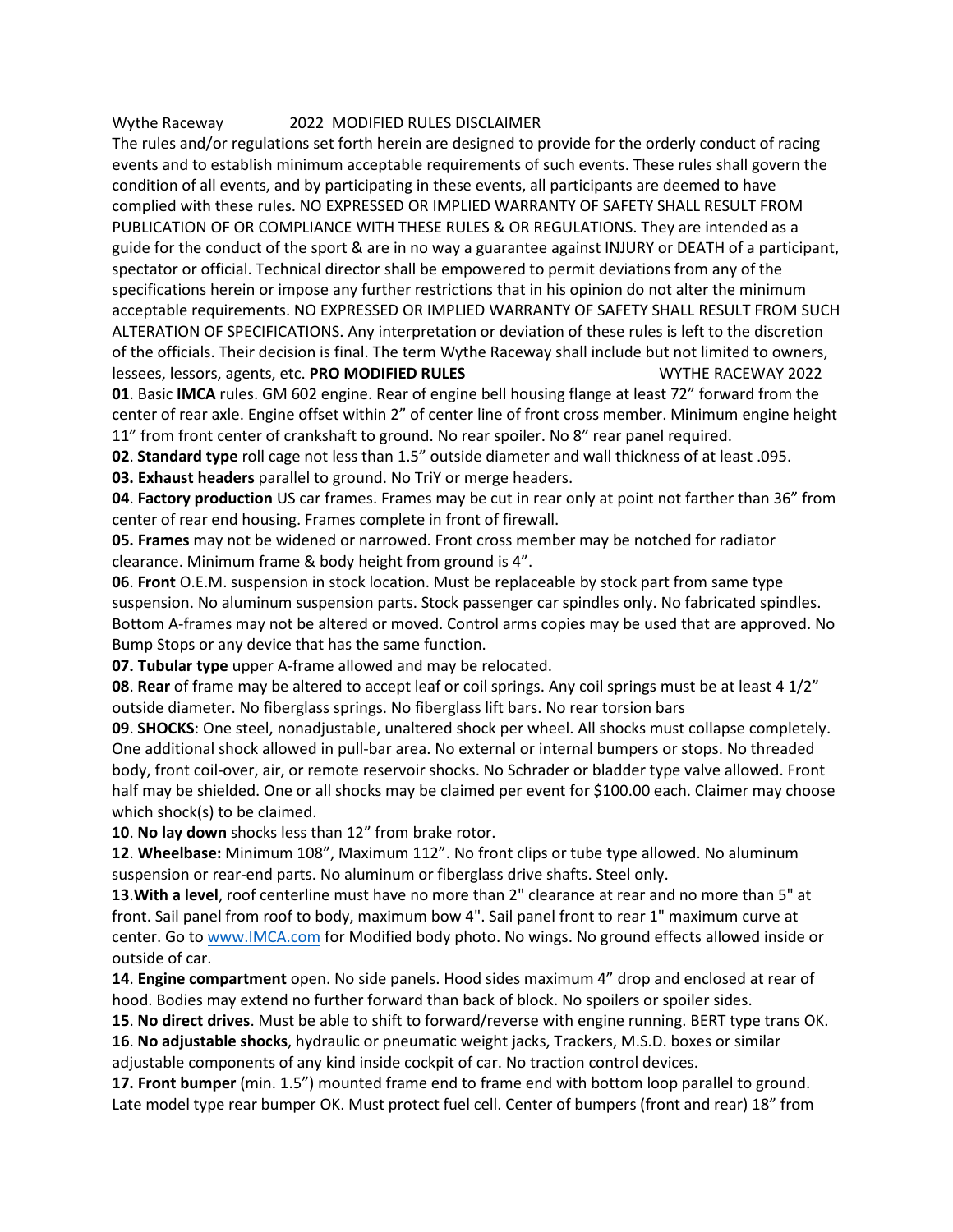ground. (Tolerance 2") rear bumper, nerf bars & bodies not past width of rear tires. No sharp edges. **18.** Rear roof support not past front side of rear upright of roll bar.

**19.** Firewall solid from left side door to cockpit. No gaps. No holes. Modified Rules

**20**. One carburetor. 1 inch spacer. (No Tolerance). Spacer may not intrude into carb or intake. One gasket per surface. 0.070" maximum each. No electric fuel pumps. No magnetos.

**21**. **No high volume** oil pumps.

**22**. **Pump gas** or Track fuel only. No alcohol, no nitrous oxide, nitrous methane, propylene oxide or any type of additives are permitted. Fuel may be checked at any time.

**23**. Any passenger car type rear end may be used. No aluminum allowed, except lowering blocks, axle cap and drive plate. Any truck rear end OK. Quick change OK, no weight penalty. (May require spec gear ratios).

**24**. OEM Steering box with original bolt pattern for type of frame used. No center steering. No rack/pinion.

**25**. May use reverse starter. Power steering belts must be mounted in front of engine.

**26**. No aluminum shells, hubs, "A" frames, spindles or any other aluminum suspension parts. No plastic or carbon wheels. All calipers O.E.M. No machining or lightening of caliper.

**27**. Minimum weight with driver 2,400 lbs. 25 lb. weight break with approved Head, Neck Restraint system. 25 lb weight break with approved Head, Neck Restraint system

**28**. **Hoosier G60 IMCA** ARE Wythe track tires. No grooving or siping. (Hoosier G60 may be used only during a Mid –East sanction race, 2500 lbs). 25 lb. weight break with approved Full Containment seat. **29**. **Steel racing** wheels maximum 8", bead lock right rear & front only.

**30**. **Maximum overall** width (front or rear) 78" from outside of tread to outside of tread. wheel. Maximum 1" steel or aluminum spacer allowed on front only.

**31**. Protest fees: \$300.00 cash, Acceptance fee \$100.00. Track keeps \$100.00. Remove intake manifold and one head. Check: Intake, Head, Pistons, Cam, Bore, Stroke & displacement. Additional \$200.00: Rods, Crankshaft, Clutch, Flywheel. Engine seal bolts not required but must meet all criteria as per GM specs (check with Tech on exemptions). Seal bolts do not make an engine legal. Engine Claim \$3,400.00. **32**. 602 replacement parts allowed other than GM: Pistons; Federal Mogal/Sealed power/Speed Pro replacement piston H815ACP Rings; Hastings 2M486, Hydraulic lifter; HT817 Valves: Manley stock replacement, no undercut stems, no stainless. Bearings; mains, rods, cam: Clevite P series bearings or equivalent, no performance type, no H type, no coated etc. Durabond cam bearings. GM gaskets, made by Victor Reinz, .028 head gasket thickness.

**33**. **2021 entry/**license application must be on file before any points, purse or prizes will be awarded. All cars must go through tech prior to competing.

**34**. **Tech inspection** and Tech decal does not imply or certify that the race car is safe or meets all of the rules. Drivers, car owners and crew are responsible for the safety, operation and rule compliance of race car at all times. Tech inspection will not prevent death, serious injury or property damage. By entering premises, all participants, anyone in restricted area have agreed to abide by rules, regulations and decisions by officials.

**35**. **Read general rules** that are applicable to division. Fire retardant driving suit & gloves are required. **36**. **Mirror** is OK, No light sticks, No Radios or any communications between driver and crew. Do not stand on banks or near guard rails. RACEceivers and all Safety Equipment required any time you are on the track!

**37**. **NUMBERS** must be legible and if cannot be read from scoring tower, you will have to make changes. Must be at least 4" wide and 20" high in contrasting color relative to background. Must be visible from both sides and top. 6" number on front and rear for lineups. No reflective or holographic numbers.

**38**. **No Driver** is to get out of car on track at any time unless track official OKs. No pit crew members are allowed on track at any time. If Rescue Squad, Fire Department or Wrecker needs your assistance, track